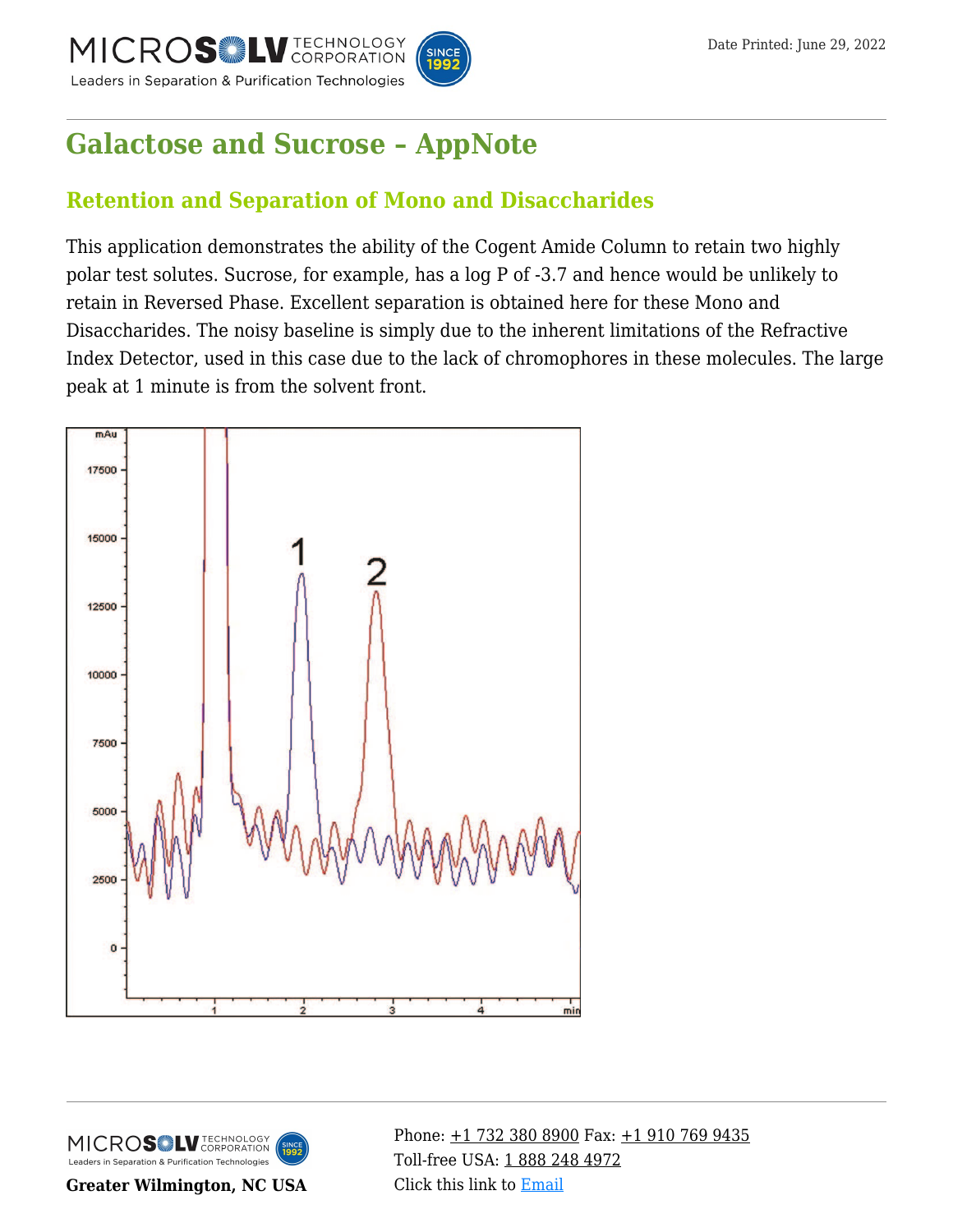





#### **Peaks:**

1. D-Galactose

2. Sucrose

### **Method Conditions**

**Column:** Cogent Amide™, 4μm, 100Å **Catalog No.:** [40036-05P](https://www.mtc-usa.com/product-details/id/4111930/catalog/40036-05p) **Dimensions:** 4.6 x 50mm **Mobile Phase:** A:  $90\%$  DI Water / 10% Acetonitrile / 0.1% Formic Acid (v/v) B: Acetonitrile /  $0.1\%$  Formic Acid (v/v) **Flow rate:** 1.0 mL/minute **Detection:** Refractive Index **Injection vol.:** 4μL **Sample Preparation:** D-Galactose and Sucrose reference standards (1 mg/mL) in diluent of 30% Acetonitrile / 70% DI Water (v/v)

*Note: Galactose is a monosaccharide and Sucrose (common name "table sugar") is a disaccharide. Although a ubiquitous component of sweet foods and beverages today, refined Sucrose was once considered a luxury in many parts of the world.*



#### **Attachment**

MICROS LU TECHNOLOGY Leaders in Separation & Purification Technologies

**Greater Wilmington, NC USA**

Phone:  $\pm$ 1 732 380 8900 Fax:  $\pm$ 1 910 769 9435 Toll-free USA: [1 888 248 4972](#page--1-0) Click this link to [Email](https://www.mtc-usa.com/contact)